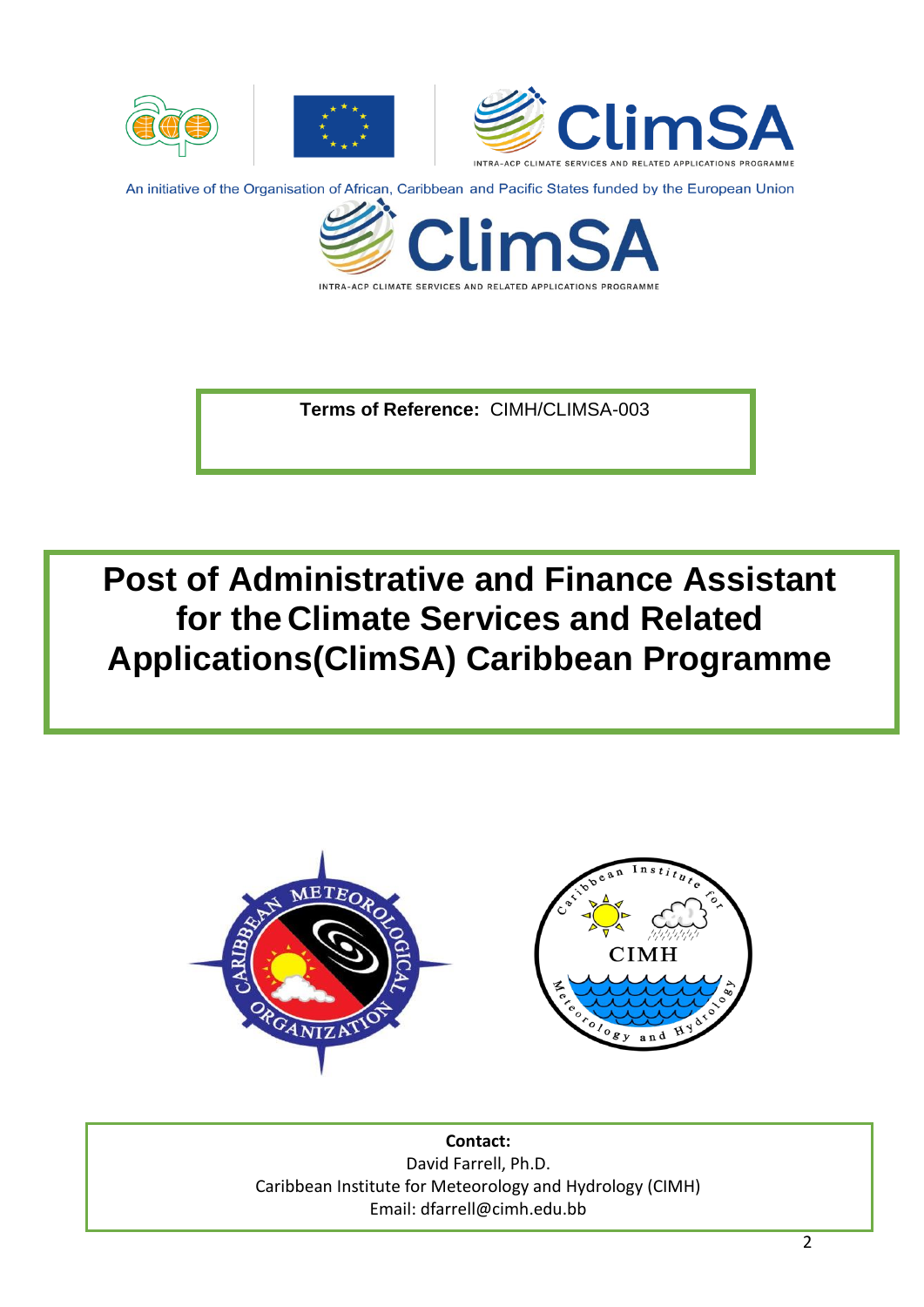







An initiative of the Organisation of African, Caribbean and Pacific States funded by the European Union



# **ADMINISTRATIVE AND FINANCE ASSISTANT**

**Closing Date:** June 22, 2022

### **1. DETAILS OF THE POST**

Applications are invited from interested and suitably qualified nationals of CARIFORUM Member States<sup>1</sup> fill the above-mentioned position at the Caribbean Institute for Meteorology and Hydrology (CIMH) with assigned duty station in Barbados. However, it is recognized that the on-going global COVID-19 pandemic may limit initial travel to the duty station.

### **2. FUNCTIONS OF THE POST**

Under the direction of the Programme Manager and as designated by the Principal of the CIMH and the Head of the Regional Climate Centre (RCC), the Administrative/Finance Assistant will be responsible for administrative and finance duties under the Caribbean Intra-ACP Climate Services and Related Applications (ClimSA) Programme.

# **3. QUALIFICATIONS AND EXPERIENCE**

Candidates should possess:

- 1. At least an undergraduate degree or equivalent in business administration, management, finance, accounting, economics, or a related field.
- 2. At least five 5 10 years' experience of progressively responsible experience in programme or programme administration and finance.
- 3. At least  $2 5$  years working in any of the following institutions would be an asset:
	- A Caribbean or an international agency;
	- A multi-national/development partner organization;
	- A relevant public sector entity (Ministries/Statutory bodies);
	- An institution whose core business is development;
	- An institution which managed or implemented EU funded programmes or projects.

The following competencies and knowledge skills are also critical to the success of the role:

- (a) Knowledge and experience in Microsoft Office Suite tools;
- (b) Critical thinking and solutions oriented;
- (c) Excellent stakeholder management skills;
- (d) Knowledge of European Commission Aid Delivery Methods Management: Project Cycle Management
- (e) Excellent planning, organization and communication skills

<sup>&</sup>lt;sup>1</sup> Antigua and Barbuda, The Bahamas, Barbados, Belize, Dominica, Dominican Republic, Grenada, Guyana, Haiti, Jamaica, St. Kitts and Nevis, Saint Lucia, St. Vincent and the Grenadines, Suriname, and Trinidad and Tobago.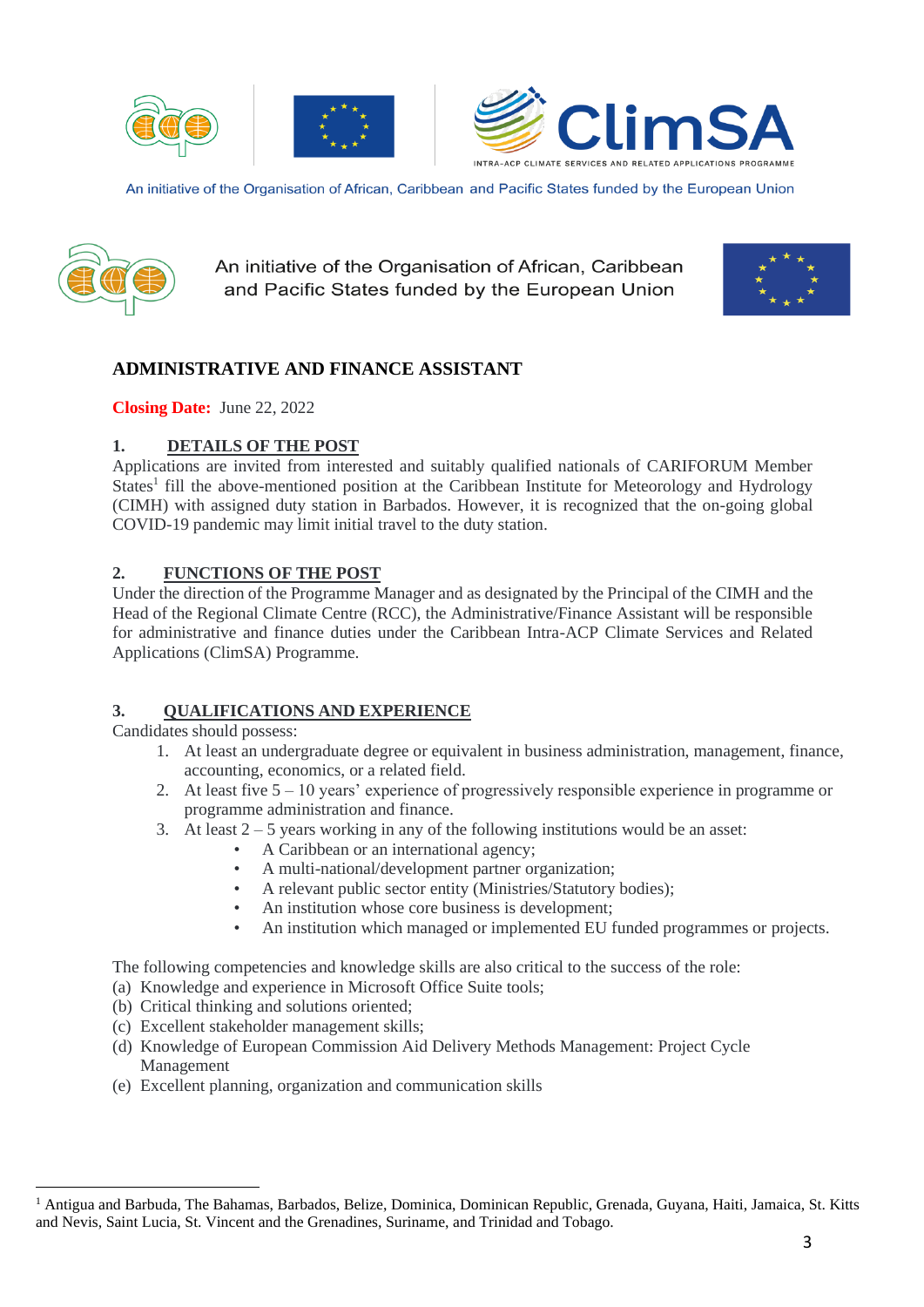



## **4. DUTIES AND RESPONSIBILITIES**

Under the direction of the Principal, the Head of the RCC and the Programme Manager, ClimSA Caribbean, the Administrative/Finance Assistant will be required to perform duties as detailed below:

#### *Administrative management:*

- Pro-actively contribute to day-to-day programme implementation and ensure conformity to expected results and programme work-plans
- Maintain programme correspondence and communication as well as programme filing system;
- Collect, register and maintain all information on programme activities
- Contribute to the preparation and implementation of progress reports.
- Prepare agendas and arrange field visits, appointments and meetings both internal and external related to the programme activities and write minutes from the meetings.
- Provide support as appropriate to national and international consultants in the implementation of their tasks for the achievement of programme results
- Maintain records (contract management system) on all national and international consultants and their respective status (contracts, TORs, payment schedules – if appropriate, etc.) in accordance with accepted policies and procedures.
- Assist in logistical organization and coordination of programme meetings (such as Programme Steering Committee), training and workshops and any other related event. This includes:
	- o The administration and provision of secretarial support to meetings (including the drafting of minutes of Programme Committee meetings and other applicable meetings)
	- o Developing and disseminating invitations for events
	- o Supporting coordination of meeting/event arrangements including follow up with participants on attendance and assist with logistics for transportation, venue and catering where required.
	- o Preparation and/or collation of documents for the events/meetings
	- o Compiling meeting documents, e.g., folders, name tags, participants lists/sign-up sheets as required

### *Financial management:*

- Support the preparation of payment requests for programme expenses, and follow-up on finalization of these payments against programme budgets and work plans.
- Support the preparation of programme work-plans plans and financial planning processes.
- Monitor programme activities, budget and financial expenditures and maintain a proper record of approved programme budgets and their revisions and updates work plans and budgets
- Follow-up on timely donor disbursements
- Prepare and submit expenditure and programme budget status reports
- Advise and assist international advisors and national consultants on all aspects of allowances, travel claims and other financial matters and calculate payments due for claims and services.
- Undertake other financial and administrative tasks basis.
- Proper control of the supporting documents for payments and financial reports for the programme *Procurement:*

# • Support the administrative aspects of procurement and recruitment activities;

- In accordance with the work plan/procurement plan support procurement of equipment, supplies and services.
- Work with national counterparts in the maintenance of records over programme equipment inventory. *Travel:*

# • Provides support to staff traveling on the programme focusing on achievement of the following:

- o Administration and coordination of travel arrangements including processing of travel vouchers, air travel bookings, hotel reservations and any other travel related documents (
- o Conducting follow-up with invited speakers and participants regarding confirmation of participation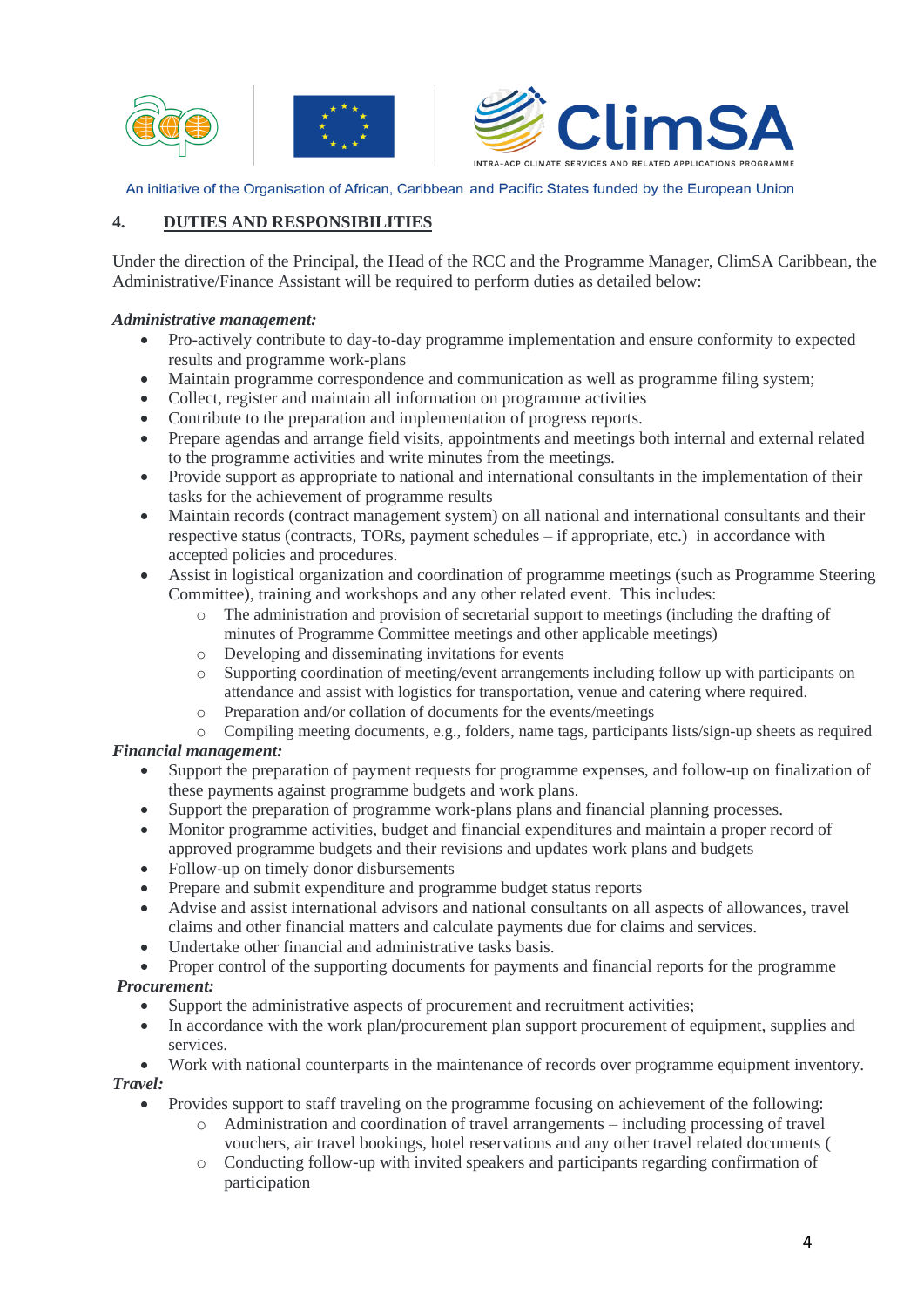



### **5. ADDITIONAL REQUIREMENTS**

- The successful candidate should also be able to demonstrate:
- (a) Professionalism:
	- Ability to identify issues/concerns, analyse and participate in the resolution of issues/concerns.
	- Ability to apply judgment in the context of assignments given, plan own work and manage conflicting priorities.
	- Shows pride in work and in achievements; demonstrates professional competence and is conscientious and efficient in meeting commitments, observing deadlines and achieving results.
- (b) Teamwork:
	- Works collaboratively with colleagues to achieve programme goals; solicits input by genuinely valuing the ideas and expertise of others; is willing to learn from others
	- Places team agenda and goals as priority and supports and acts in accordance with final group decisions.
- (c) Planning and organising:
	- Develops clear goals that are consistent with agreed strategies; identifies priority activities and assignments; adjusts priorities as required; showcases ability to meet deadlines and prioritize multiple tasks
	- Allocates appropriate amount of time and resources for completing work
	- Foresees risks and allows for contingencies when planning; monitors and adjusts plans and actions as necessary; uses time efficiently.
- (d) Experience working in a multi-cultural environment of strong cultural IQ
- (e) Excellent interpersonal and communication skills;
- (f) Ability to work independently;
- (g) Ability to work with an interdisciplinary team;